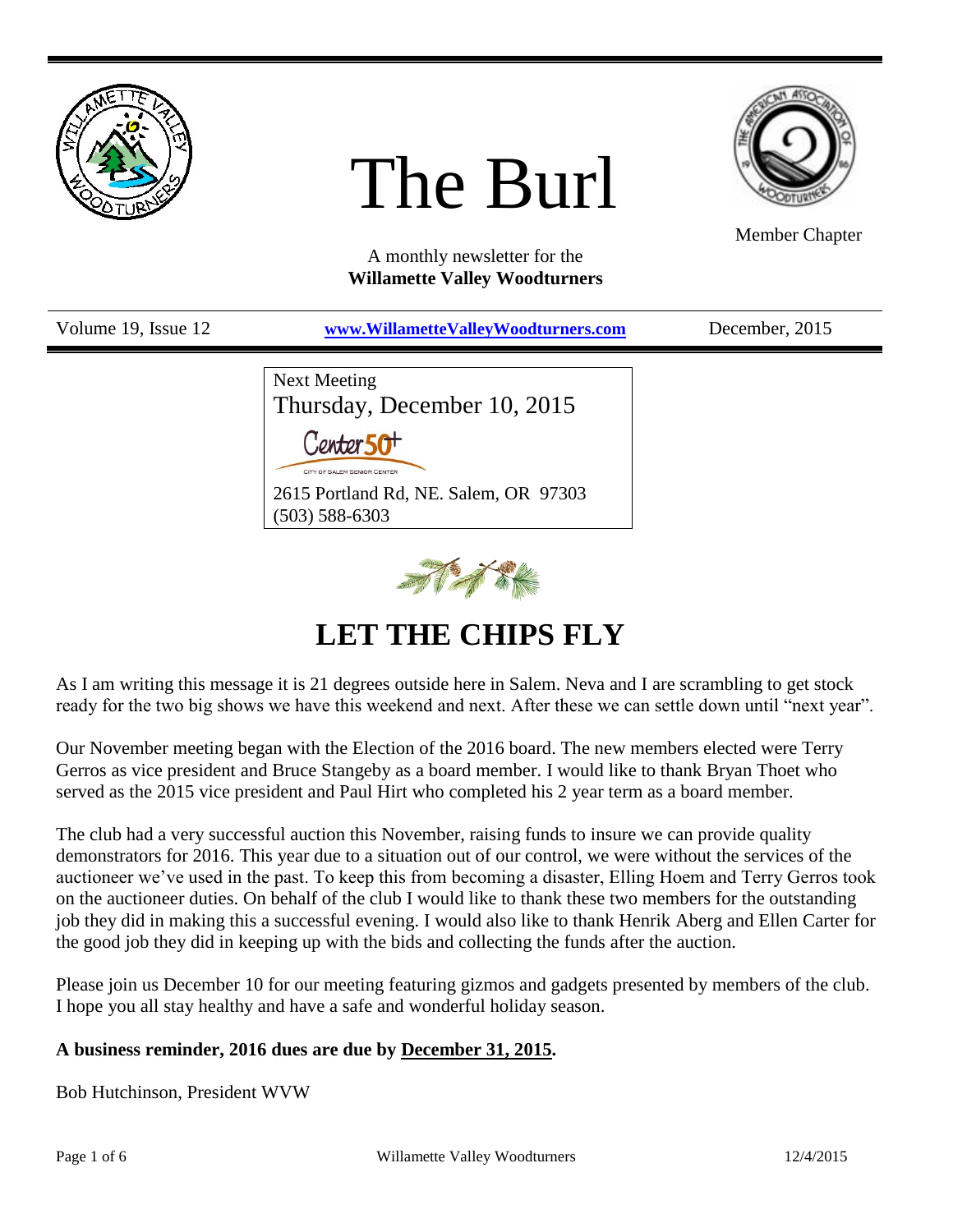## **Current & Upcoming Events**

#### **December - Gadgets & Gizmos!**

Bring several of your homemade gadgets to share with the group. Describe how you use the item and the process of making the item. This is a great chance to share your ideas and learn from others.

\_\_\_\_\_\_\_\_\_\_\_\_\_\_\_\_\_\_\_\_\_\_\_\_\_\_\_\_\_\_\_\_\_\_\_\_\_\_\_\_\_\_\_\_\_\_\_\_\_\_\_\_\_\_\_\_\_\_\_\_\_\_\_\_\_\_\_\_\_\_\_\_\_\_\_\_\_\_\_\_\_\_\_\_\_\_\_\_

#### **Sawdust sessions**

The club is putting in an extra effort to restart the Sawdust sessions. Sawdust sessions will now take place once a month on the **Saturday following our club meetings**, unless there is a club workshop scheduled for that specific weekend. These sessions are designed to be of interest to all members, new or old, seasoned or novice turners.

At the **November Sawdust session** we had novice turners and a bunch of mentors (Terry, Bruce, Elling, Jim). **Gene Derfler** seemed to have a great time and got all the help he needed (and much more). Henrik got so much help that his large platter blank ended up quite small after a while. Mentors wanted to show their skills on his piece. A non-member, **Trent Wilms**, showed up and it is obvious that he is going to sign up for membership (right Trent?). Trent got an earful of information about his new hobby.

Our **Saturday December 12th 9am – 3pm** session at Terry's shop (820 Cordon Rd NE) will be focused on making **Christmas ornaments of various kinds**. Suggested material list if you want to make a Christmas Ornament with a seashell:

Sputnik shells, Collet chuck to hold 1/4 in bolt, Rod threaded or 1/4 in bolt to fit collet chuck Tap 1/4 by 20 in, Minimal expanding foam (DAP), Finish, Wood blanks about pen size, Glass beads with hole (small), Fishing line

\_\_\_\_\_\_\_\_\_\_\_\_\_\_\_\_\_\_\_\_\_\_\_\_\_\_\_\_\_\_\_\_\_\_\_\_\_\_\_\_\_\_\_\_\_\_\_\_\_\_\_\_\_\_\_\_\_\_\_\_\_\_\_\_\_\_\_\_\_\_\_\_\_\_\_\_\_\_\_\_\_\_\_\_\_\_\_\_

#### **The Editor's Corner**

By Henrik Åberg, Burl editor

Please help improve the Burl experience for all club members by submitting your own contribution. We need more contributions for "**What's on your Lathe?", "Tip of The Month", "Joke of the month"** and more.

> **Two gift certificates per month are given out to the two best Burl contributions**! This month's gift certificate goes to **J.J. Jones.** Thank you!

# **Joke of the month:**

\_\_\_\_\_\_\_\_\_\_\_\_\_\_\_\_\_\_\_\_\_\_\_\_\_\_\_\_\_\_\_\_\_\_\_\_\_\_\_\_\_\_\_\_\_\_\_\_\_\_\_\_\_\_\_\_\_\_\_\_\_\_\_\_\_\_\_\_\_\_\_\_\_\_\_\_\_\_\_\_\_\_\_\_\_\_\_\_

"You might be a woodturner if your wife complains about woodchips in the bed."

Submitted by J.J. Jones



Page 2 of 6 **Willamette Valley Woodturners** 12/4/2015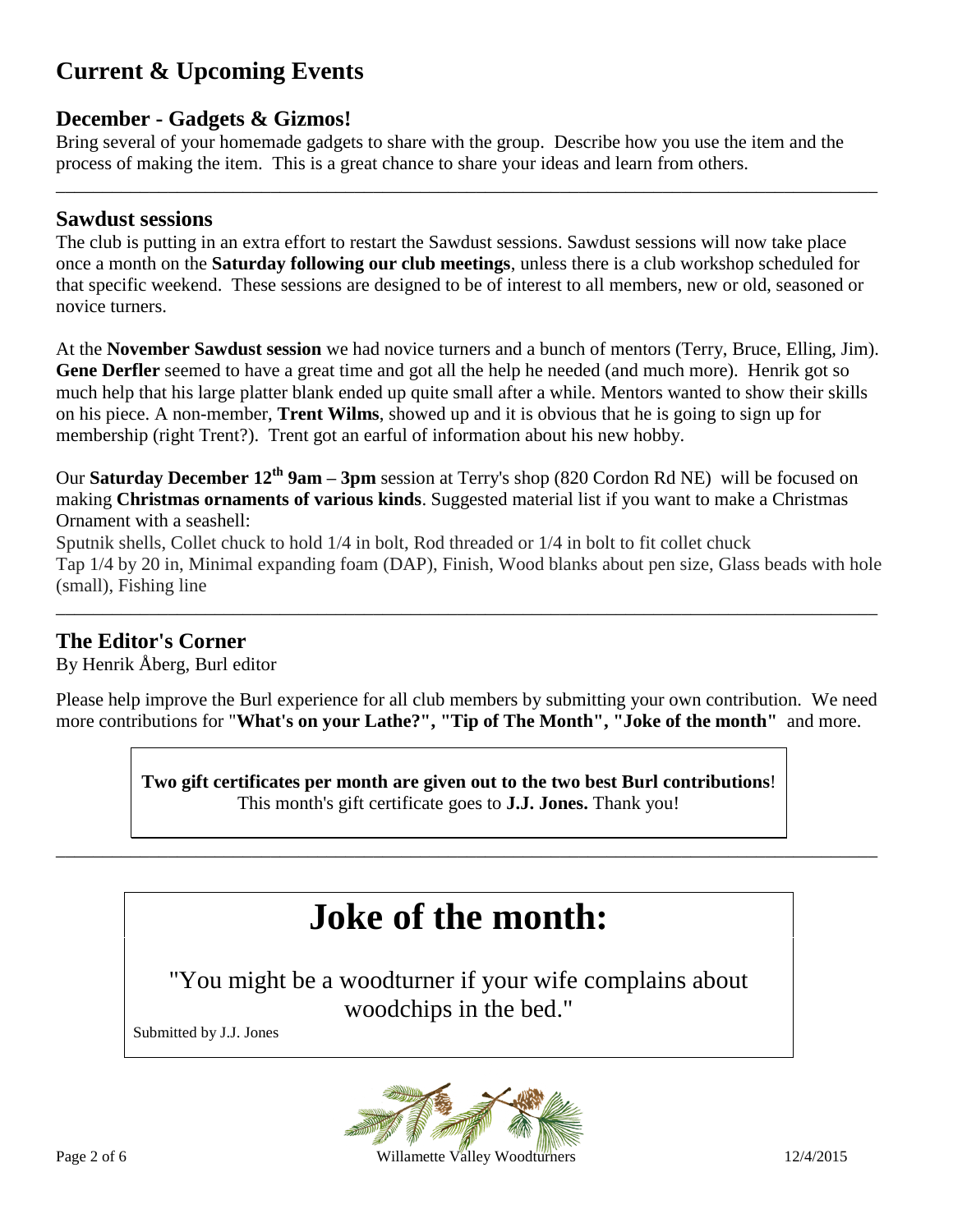### **What's on my Lathe?**

By Jon Andersen

About 10 years ago, I lost my oldest daughter. I worked out most of my sorrow by making a Funeral Urn for her. Here are some pictures:



## **What's on my Lathe?**

## **Lathe-Turned Cars by Betty Fox**

Ron and I learned one past weekend that you can turn race cars, big trucks, and even log trucks on the lathe.

\_\_\_\_\_\_\_\_\_\_\_\_\_\_\_\_\_\_\_\_\_\_\_\_\_\_\_\_\_\_\_\_\_\_\_\_\_\_\_\_\_\_\_\_\_\_\_\_\_\_\_\_\_\_\_\_\_\_\_\_\_\_\_\_\_\_\_\_\_\_\_\_\_\_\_\_\_\_\_\_\_\_\_\_\_\_\_\_



Just grab you a six inch hunk of 2/4 and draw a silhouette of the car you'd like on the top half. Then you cut the 2x4 down the middle and you will get two cars out of that section. These make great donation cars for Christmas. We got the idea from the video you can view here<https://www.youtube.com/watch?v=03qpS-nejeI>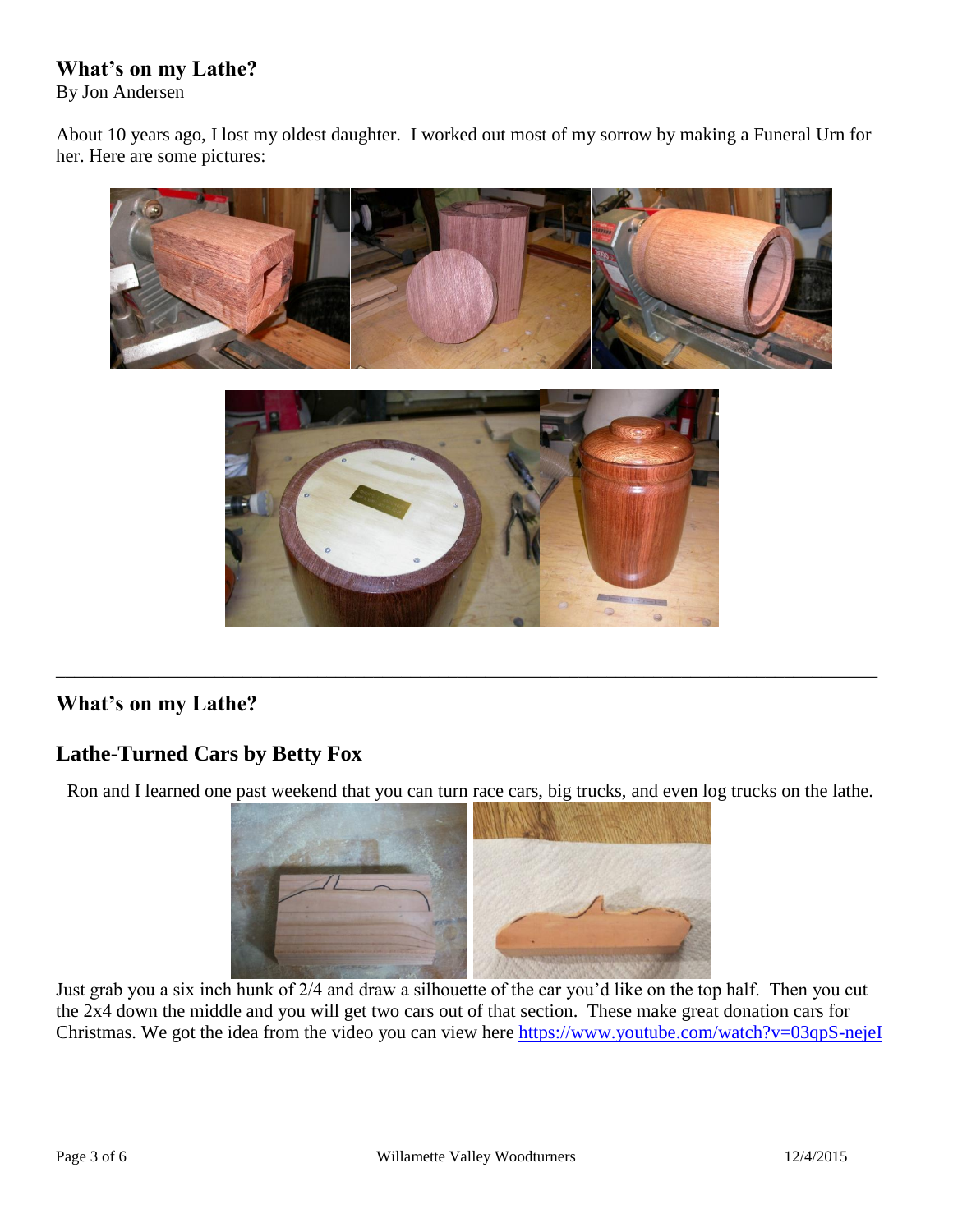# **Club Business**

\_\_\_\_\_\_\_\_\_\_\_\_\_\_\_\_\_\_\_\_\_\_\_\_\_\_\_\_\_\_\_\_\_\_\_\_\_\_\_\_\_\_\_\_\_\_\_\_\_\_\_\_\_\_\_\_\_\_\_\_\_\_\_\_\_\_\_\_\_\_\_\_\_\_\_\_\_\_\_\_\_\_\_\_\_\_\_\_

| <b>November Treasurer's Report</b><br>By Henrik Åberg, Treasurer |                                                                                                                                                                                                                                                                                                                                                     |                                                                                                  |                   |
|------------------------------------------------------------------|-----------------------------------------------------------------------------------------------------------------------------------------------------------------------------------------------------------------------------------------------------------------------------------------------------------------------------------------------------|--------------------------------------------------------------------------------------------------|-------------------|
| <b>Beginning Balance</b>                                         | \$4,536.01                                                                                                                                                                                                                                                                                                                                          |                                                                                                  |                   |
| <b>November Income</b><br>Auction                                | $\begin{array}{c}\n\sum_{i=1}^{n} \sum_{i=1}^{n} \sum_{i=1}^{n} \sum_{i=1}^{n} \sum_{i=1}^{n} \sum_{i=1}^{n} \sum_{i=1}^{n} \sum_{i=1}^{n} \sum_{i=1}^{n} \sum_{i=1}^{n} \sum_{i=1}^{n} \sum_{i=1}^{n} \sum_{i=1}^{n} \sum_{i=1}^{n} \sum_{i=1}^{n} \sum_{i=1}^{n} \sum_{i=1}^{n} \sum_{i=1}^{n} \sum_{i=1}^{n} \sum_{i=1}^{n} \sum_{i=1}^{n} \sum$ | <b>November Expenses</b><br>Auction expenses $(CC \, fees + coffee)$<br>PayPal fees (Membership) | \$86.28<br>\$5.28 |
| Memberships (renewals $31*$ \$35) \$1,085.00                     |                                                                                                                                                                                                                                                                                                                                                     | Credit Card fees (Membership)                                                                    | \$2.82            |
| <b>Total November Income</b>                                     | \$4,457.00                                                                                                                                                                                                                                                                                                                                          | <b>Total November Expenses</b>                                                                   | \$94.38           |
| <b>Ending Balance</b>                                            | \$8,898.63                                                                                                                                                                                                                                                                                                                                          |                                                                                                  |                   |

#### **Membership Report**

By Henrik Åberg



No new members since last month: The club has **106** members in 2015 (92 paid + 14 HLM).



However, last year, at this very same time we were at**tead.** 48%. So we need to have a year-end push to get to a **much better** result.

\_\_\_\_\_\_\_\_\_\_\_\_\_\_\_\_\_\_\_\_\_\_\_\_\_\_\_\_\_\_\_\_\_\_\_\_\_\_\_\_\_\_\_\_\_\_\_\_\_\_\_\_\_\_\_\_\_\_\_\_\_\_\_\_\_\_\_\_\_\_\_\_\_\_\_\_\_\_\_\_\_\_\_\_\_\_\_

#### **November Auction Report**

By Henrik Åberg



Thank you to everyone that participated in this year's very successful auction either by donating items or by bidding or both. We netted an impressive ~**\$3285**. Last year we netted ~\$2650, and the year before that ~\$1850. The trend is much appreciated by the club. We had a total of 67 items auctioned to 27 bidders (36 paddles checked out). Last year we had 68 items auctioned to 23 bidders. As you 'can see' the net income has increased by 20% compared to last year, so the target for 2016 shall be set at \$4000+  $\binom{1}{k}$ 



Special thank you goes to our **Auction team "Terreling",** that's **Elling and Terry**.



(You both just secured yourselves the same job for 2016 with the additional help of a couple of spotters).

Terry was also the big spender this year followed very closely by Milt Engelke, who was last year's top bidder by quite a margin. Way to go Terry and Milt!!!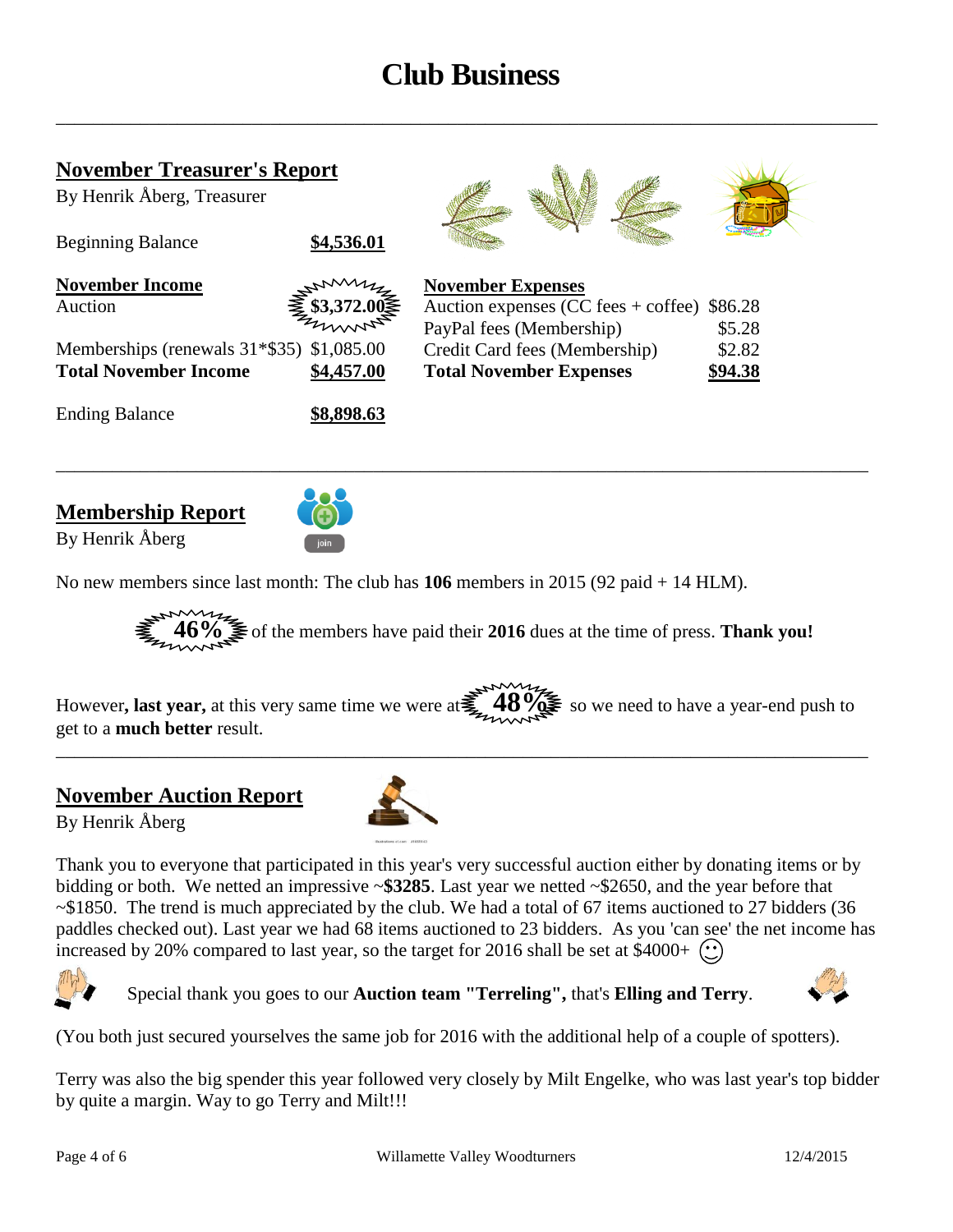## **Walnut Oil Pickup from Sunny California**



By Walt Thies

I plan to stop at the plant in CA that presses walnut oil. This oil is filtered and not distilled. I can pick-up a gallon(s) for any club member. The cost will be whatever they charge me but it should be about **\$23.50/gal**. If you want walnut oil send me an email with your request: [wgthies@gmail.com.](mailto:wgthies@gmail.com) There will also be a sign-up sheet at the December meeting. In October Dale Larsen told us about using walnut oil for sanding and finishing. His oil contains bees wax, which you can add yourself.

## Membership Rewards

\_\_\_\_\_\_\_\_\_\_\_\_\_\_\_\_\_\_\_\_\_\_\_\_\_\_\_\_\_\_\_\_\_\_\_\_\_\_\_\_\_\_\_\_\_\_\_\_\_\_\_\_\_\_\_\_\_\_\_\_\_\_\_\_\_\_\_\_\_\_\_\_\_\_\_\_\_\_\_\_\_\_\_\_\_\_\_

#### **Wood Gathering**

Sign-up sheets will be available to indicate your availability to help with wood gathering. Anyone who learns of a tree or log that is available to the club should notify Jerry Lelack, (503) 510-1577 or Bob Hutchinson, (503) 508-3279. The intent is to gather wood, process it to usable pieces, store it at the home of Terry Gerros, and then make it available to members. Terry can be reached at (503) 580-5013.

#### **From Terry Gerros**

I am a distributor for Stick Fast CA glue, Sharpfast Sharpening systems, and the Holdfast vacuum chucking system. If you have an interest in these products, give me a call or send me an [email](mailto:gerrost@yahoo.com) for details.

#### **Supplies**

The club purchases a few supplies in bulk and sells it to members at club cost. We routinely have superglue (\$5), black or brown superglue (\$10) accelerator (\$6) and Anchorseal (\$11/gal). The club has a small supply of half round protractors (\$6) used to measure the angle ground on a tool, and depth gauges (\$5). HSS Round Tool Bits rods (1/4" x 8") are also available (\$3). Henrik Åberg will have the resale items available at the meetings, except for Anchorseal which is available through [Jeff Zens.](mailto:jszens@custombuiltfurniture.com)

#### **Club Member Discounts**

- **Craft Supply**: The club's order will be going out on the Monday following our Club Meeting if our order equals or exceeds \$1,000. Craft Supply gives us a 10% discount plus free shipping on all items, and occasional additional discounts on certain other items and quantity purchases. If you order from the sales items, you will receive the club discount in addition to the sale discount, making many items available at very attractive prices. For detailed instruction for ordering see the article in the [November](http://www.willamettevalleywoodturners.com/newsletters/2015_11_WVW_Newsletter.pdf) 2015 Burl. Questions? See [jeffzens@custombuiltfurniture.com.](mailto:jeffzens@custombuiltfurniture.com.)
- Club members are registered with **Klingspor's Woodworking Shop** at [www.woodworkingshop.com](http://www.woodworkingshop.com/)  or 800-228-0000, they have your name and will give you a 10% discount.
- If you show your club card at checkout time to the cashier at **Woodcraft** in Tigard they will give you a 10% discount (may not apply to some machinery).
- **Exotic Wood** is offering a discount of 15% off any orders placed at: [www.exoticwoodsusa.com.](http://www.exoticwoodsusa.com/) (This includes sale items and free shipping on orders over \$300). Use promo code ewusaAAW
- **Gilmer Wood** now offers our club a 10% discount on purchases made there. If you haven't been to Gilmer's, it is well worth the trip to Portland, if only to make your mouth water and make you cry if you leave empty handed.
- **North Wood Figured Wood** can be viewed at North Woods Figured Wood. Here's our website [www.nwfiguredwoods.com.](http://www.nwfiguredwoods.com/) Please take a look! We're happy to offer you our courtesy 15% discount. Anyone from our club can simply type in "WOODTURNERS" at check out to receive the sale price. No minimum purchase. We've got beautiful Big Leaf Maple, Black Locust, Madrone, White Oak, Ash, Elm and Yew.....turning blanks, slabs, burls and lumber.